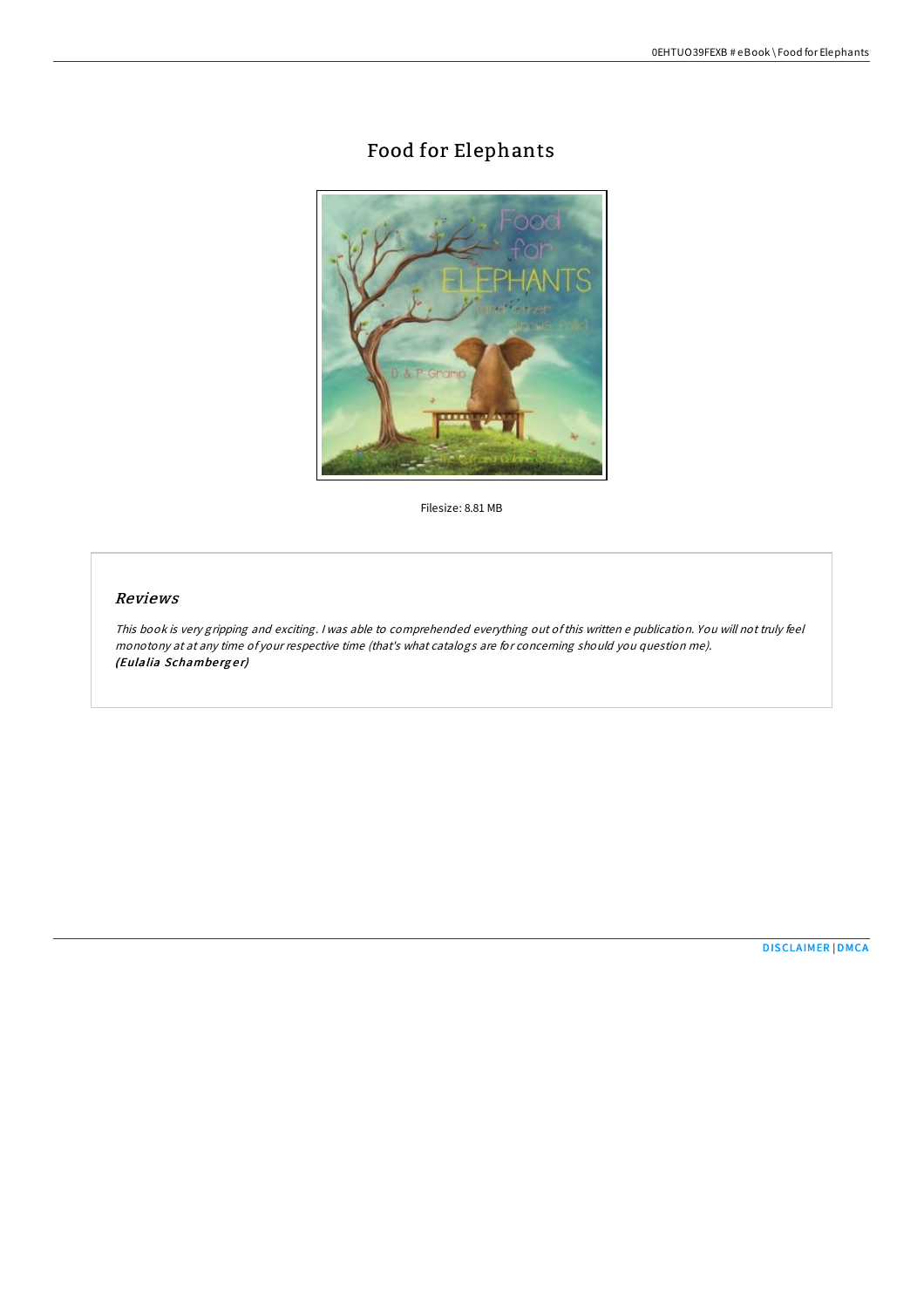## FOOD FOR ELEPHANTS



Createspace Independent Publishing Platform, United States, 2014. Paperback. Book Condition: New. Large Print. 216 x 216 mm. Language: English . Brand New Book \*\*\*\*\* Print on Demand \*\*\*\*\*.Food for Elephants (and other Circus folk) is a fun cookbook for children of all ages.With full page color illustrations in the format of a picture book, it has a rhyming story for each of the circus characters which builds to an ending where they are all set free. The recipes have been specifically designed for developing palates but are easily mastered by young cooking enthusiasts, with adult supervision. Suitable for children 2-14 years of age. Each recipe is part of a magical, rhyming storyline of the circus and its animals which include the Runaway girl, giraffe, zebra, hippo, tiger, lion and of course the elephant. Recipes include caramel coated popcorn, healthy beansprout wraps, striped pasta, oven baked crumbed cutlets, soft meatballs in a cream sauce that children love, a fried rice, salad, banana dessert and chocolate peanut clusters. For toddlers who love finger food and fussy eaters these recipes have been developed so children can not only make them but also enjoy and share them with family and friends. The illustrations framed for a child s room would make a wonder gift in themselves. This is a versatile and morally sound children s rhyming picture book designed by The Culinary Library to add magic to cooking with and for children. The baby elephant and colored pages have been designed for younger readers but the book has also been re-formatted for older readers with a different cover and title, Run Away to the Circus. Both books have the look inside function.

 $\overline{\text{pos}}$ **Read Food for [Elephants](http://almighty24.tech/food-for-elephants-paperback.html) Online**  $\sqrt{m}$ Download PDF Food for [Elephants](http://almighty24.tech/food-for-elephants-paperback.html)